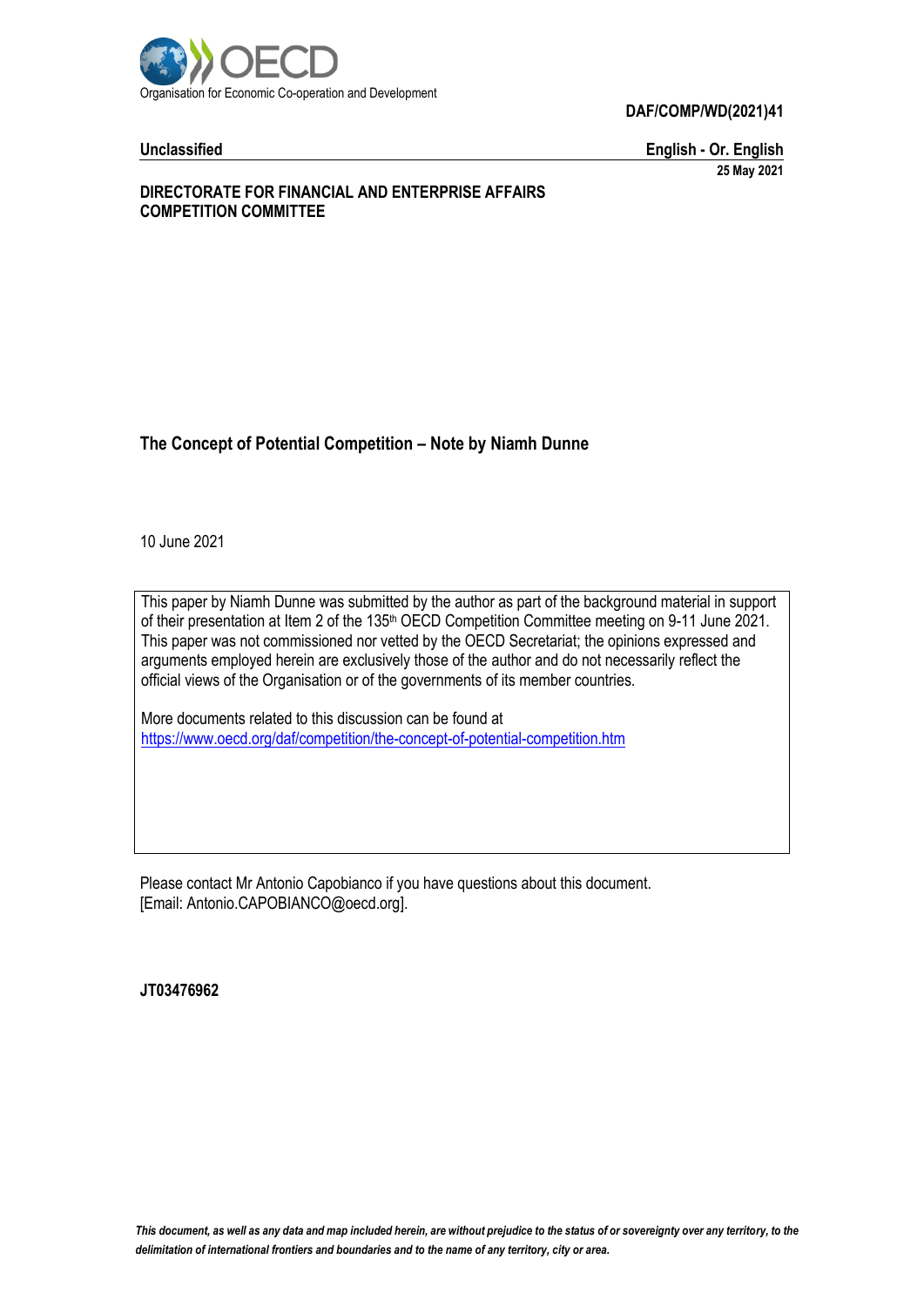# *Potential Competition in EU Law\**

1. This short note addresses the concept of potential competition as it has been developed in recent jurisprudence of the Court of Justice of the European Union, specifically in relation to Articles 101 and 102 TFEU. Potential competition, for these purposes, refers to the extent to which the business activities of, or the impact of allegedly anticompetitive conduct upon, "an undertaking that is not present in a market" can and should be taken into account when assessing the behaviour of "undertakings that are already present in that market" under the EU competition rules.<sup>2</sup> While the case-law makes a clear distinction from actual competition, this understanding of potential competition emphasises its role as an existing source of competitive constraint on the behaviour of undertakings operating in the relevant market. What the Background Paper for this Roundtable refers to as "actual potential competition"<sup>3</sup> has received less attention in the Article 101/102 jurisprudence, although potential competition is considered over a longer time horizon in the context of the EU Merger Control Regulation.<sup>4</sup> The Court's treatment of potential competition nonetheless provides a useful overview of considerations that may inform the assessment of both perceived *and* actual potential competition in practice.

2. The relevance of potential competition from a competition law perspective stems, very simply, from the dynamic nature of the competition process.<sup>5</sup> In most markets, it is not merely the existing and established players that may impose competitive constraints upon each other, or which can drive welfare-enhancing rivalry. New entrants may bring competing products to the market, thus challenging the market shares of incumbents. Or consumer preferences may shift to quite different products that turn out to be largely substitutable from a demand perspective.<sup>6</sup> Competitive pressure exerted by undertakings not currently within the same relevant market may be important when considering whether coordinated behaviour can be said to have an appreciable negative effect on competition, or whether an undertaking holds significant market power, or whether unilateral conduct is likely to damage the competitive structure of a market. Extending the reach of the competition rules to the protection of potential competition is important precisely because it is the precursor to enhanced actual competition: "if it were permissible to halt or delay future entrants' preparation for market entry…that potential competition could never come

<sup>\*</sup> Paper by Niamh Dunne, London School of Economics and Political Science

<sup>2</sup> Case C-307/18 *Generics (UK) Ltd and Others v Competition and Markets Authority* EU:C:2020:52, para.36.

<sup>3</sup> Namely, sources of potential competition that are not yet constraining the incumbent's behaviour but are expected to do so: see *Roundtable on the Concept of Potential Competition—Background Note by the Secretariat*, DAF/COMP(2021)3, para.11.

<sup>4</sup> Council Regulation 139/2004 on the control of concentrations between undertakings (OJ L 24/1, 29.1.2004).

<sup>5</sup> A point made by the Commission in its *Guidance on the Commission's enforcement priorities in applying Article 82 of the EC Treaty to abusive exclusionary conduct by dominant undertakings* (OJ C 45/7, 24.2.2009), para.16.

<sup>6</sup> An interesting example can be found in Case C-179/16 *Hoffmann-La Roche and Novartis* EU:C:2018:25, where off-label prescribing of a cancer drug to treat macular degeneration brought that medicine into competition with the—far more expensive—leading treatment in the macular degeneration field. This prompted collusive lobbying efforts by the licensees of both medicines to seek to have regulators prohibit such off-label use.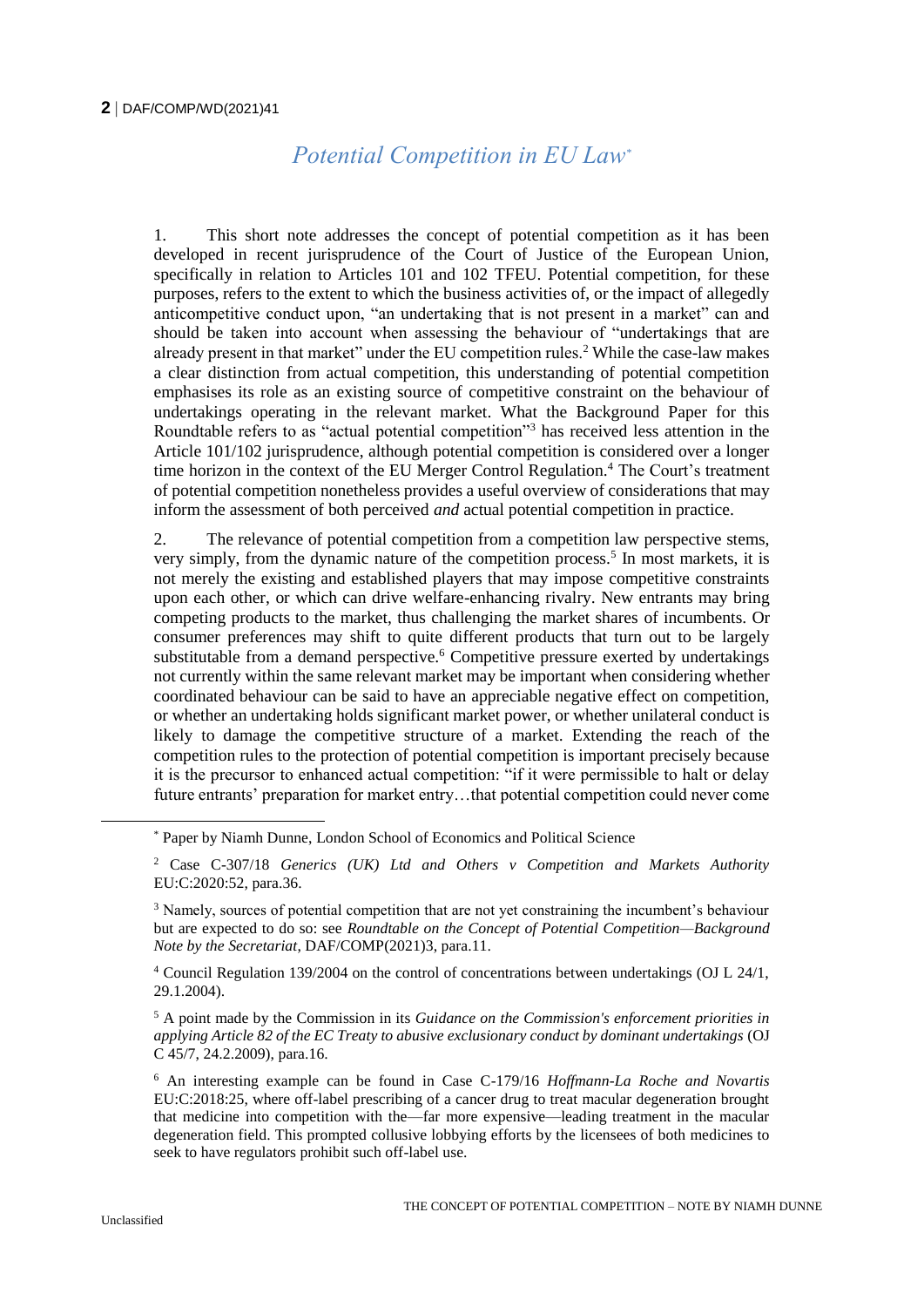into existence by those operators entering the market."<sup>7</sup> Indeed, as early as the US Supreme Court's decision in *Standard Oil*, the Court construed the anticompetitive conduct at issue, a violation of both §1 and §2 of the Sherman Act, as an effort "to destroy the 'potentiality of competition' which otherwise would have existed".<sup>8</sup>

3. As the Background Paper notes, however, there is an important distinction between potential competition and simple speculation.<sup>9</sup> The fact that it is conceivable that some rival might build a better mousetrap and thereby challenge the market position of incumbents in future is irrelevant to the antitrust assessment of behaviour occurring within that market today, if such a prospect is unlikely to actually materialise in the medium term at least. Where the recent jurisprudence of the Court Justice is particularly useful, therefore, is in terms of articulating a clear standard for potential competition as a *legally* relevant concept, alongside identifying factors that can inform the determination of whether that standard is met on the facts.

4. As a preliminary point, it is worth noting that EU competition law has long recognised the importance of protecting "the structure of the market and, in so doing, competition as such," beyond merely protecting "the interests of [existing] competitors or of consumers".<sup>10</sup> Implicit protection for potential competition might thus be found in the objective focus of Article  $102$  on behaviour that degrades the structure of a market,<sup>11</sup> and which has the capacity to foreclose efficient competing sources of supply without a need to demonstrate that actual rivals have in fact been excluded.<sup>12</sup> The *AKZO* test for predatory pricing,<sup>13</sup> alongside the more recently developed "as-efficient competitor" (AEC) standard for the assessment of other pricing abuses, $14$  both evaluate the acceptability of a dominant firm's conduct by reference to its own costs and revenues.<sup>15</sup> In doing so, Article 102 seeks to identify and avoid situations where unilateral conduct is capable of harming or limiting socially beneficial competition, regardless of whether this already exists in a market or would otherwise have the potential to develop over time. The recognised exception for protection of less efficient competitors in certain circumstances<sup>16</sup> also aligns with a commitment to potential competition: in markets where a dominant undertaking is already present, there are typically substantial barriers to entry, meaning that competition law needs to be particularly sensitive to additional behavioural barriers created by a defendant's conduct.<sup>17</sup>

<sup>15</sup> *TeliaSonera*, paras.41-44; and Case C-209/10 *Post Danmark I* EU:C:2012:172, para.28.

THE CONCEPT OF POTENTIAL COMPETITION – NOTE BY NIAMH DUNNE

<sup>7</sup> Opinion of Advocate General Kokott in Case C-307/18 *Generics (UK) Ltd and Others v Competition and Markets Authority* EU:C:2020:28, para.76.

<sup>8</sup> *Standard Oil Co. of New Jersey v. United States*, 221 U.S. 1 (1911), 74.

<sup>9</sup> Background paper, fn.2 above, para.28.

<sup>10</sup> Case C-501/06 P *GlaxoSmithKline* EU:C:2009:610, para.63.

<sup>11</sup> *Generics*, paras.147-48.

<sup>12</sup> Case C-413/14 P *Intel* EU:C:2017:632, paras.138-40.

<sup>13</sup> Case C-62/86 *AKZO* EU:C:1991:286, paras.70-72.

<sup>14</sup> See *Enforcement Priorities*, fn.4 above, paras.23-27, and Case C-52/09 *Konkurrensverket v TeliaSonera Sverige AB* EU:C:2011:83, paras.31-33.

<sup>16</sup> *Enforcement Priorities*, fn.4 above, para.24.

<sup>&</sup>lt;sup>17</sup> The *Enforcement Priorities*, fn.4 above, para.24, lists network and learning effects; in Case C-23/14 *Post Danmark II* EU:C:2015:651, para.60, the Court identified high barriers potentially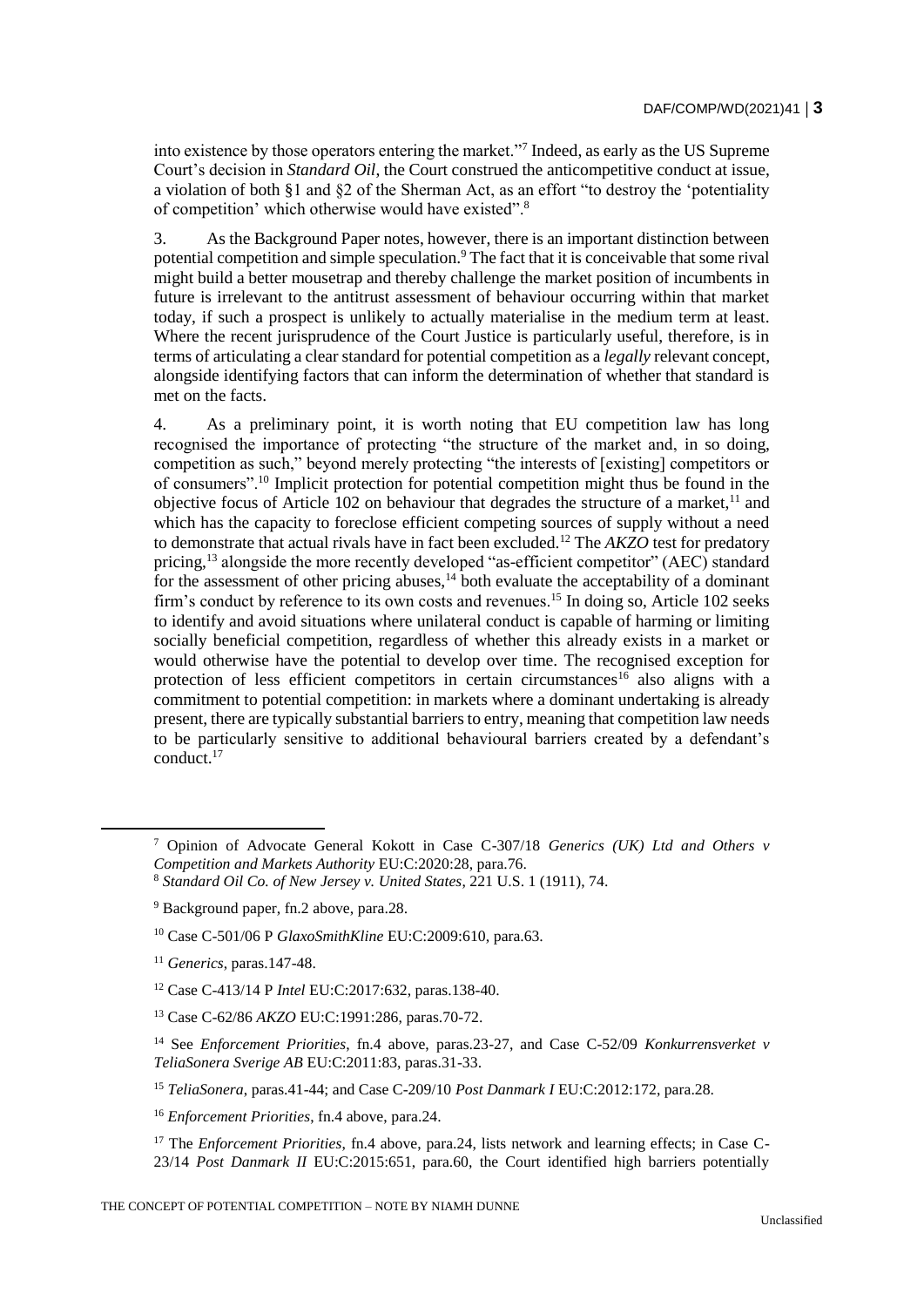5. The more recent and directly focused case-law on potential competition has arisen primarily in the context of Article 101, and more specifically, involves reverse payment settlements (also known as "pay-to-delay" agreements) in the pharmaceutical sector. In two Court of Justice decisions—the first a preliminary ruling in *Generics* in January 2020, the second confirming the Commission's infringement decision in *Lundbeck* in March  $2021^{18}$ —plus two thoughtful Opinions both written by Advocate General Kokott, <sup>19</sup> the Court expounded on potential competition as it relates to the assessment of anticompetitive coordination. In *Generics*, it also touched upon its application to unilateral conduct. Reverse payment settlements typically occur when a proprietary medicine is coming off patent.<sup>20</sup> This period is heavily regulated under EU law to facilitate speedy authorisation and thus easier entry of generic competitors.<sup>21</sup> Reverse payment settlements involve the transfer of value from an originator to a prospective generic rival, in consideration for the latter delaying or abandoning its proposed entry. Such settlements often arise in the context of patent litigation, where the originator claims that the generic product infringes its existing intellectual property  $(\mathbb{P})$  rights,<sup>22</sup> and/or the prospective entrant challenges the validity of any outstanding rights. The antitrust treatment of such agreements raises contentious questions about the interaction between IP and competition law.<sup>23</sup> Of more central relevance for our purposes, however, is the extent to which such cases turn upon the significance of potential competition: since the originator and proposed generic entrant do not currently compete within the same relevant market, to what extent does an agreement to settle litigation on terms that effectively preclude entry in future restrict competition as such?

6. It is well-established that the prohibition in Article 101 extends to anticompetitive coordination that may "influence the conduct on the market of an actual *or potential* competitor".<sup>24</sup> In *Generics*, the Court of Justice thus acknowledged as a threshold requirement for the application of Article 101 to horizontal cooperation agreements that, "the coordination involves undertakings who are in competition with each other, if not in

justifying protection of a less efficient competitor where the dominant firm was publicly-owned and retained a statutory monopoly in certain market segments.

<sup>18</sup> Case C-591/16 P *Lundbeck* EU:C:2021:243, upholding the judgment in Case T-472/13 *Lundbeck* EU:T:2016:449, and the decision in Case AT/39226—*Lundbeck*, Decision of 19 June 2013.

<sup>19</sup> Opinion in *Generics*, and Opinion of Advocate General Kokott in Case C-591/16 P *Lundbeck* EU:C:2020:428.

<sup>20</sup> The topic was the subject of a June 2014 OECD Roundtable on *Generic pharmaceuticals and competition*, see <https://www.oecd.org/daf/competition/generic-pharmaceuticals-competition.htm> (last accessed 9 May 2021).

<sup>&</sup>lt;sup>21</sup> Further information on the truncated process for authorising generic entry can be found on the website of the European Medicines Agency, "Generic and hybrid medicines," see [https://www.ema.europa.eu/en/human-regulatory/marketing-authorisation/generic-hybrid](https://www.ema.europa.eu/en/human-regulatory/marketing-authorisation/generic-hybrid-medicines)[medicines](https://www.ema.europa.eu/en/human-regulatory/marketing-authorisation/generic-hybrid-medicines) (last accessed 9 May 2021).

<sup>&</sup>lt;sup>22</sup> Often a process patent after the active ingredient patent has expired, as was the case in both *Generics* and *Lundbeck*.

<sup>23</sup> Advocate General Kokott opened her Opinion in *Lundbeck*, para.1, by noting, "A certain degree of tension is often inevitable between competition and intellectual property rights…"

<sup>24</sup> Case C-40/73 *Suiker Unie* EU:C:1975:174, para.174 (emphasis added); see also Joined Cases T-374/94 etc. *European Night Services* EU:T:1998:198, para.137; and Case T-461/07 *Visa Europe and Visa International Service* EU:T:2011:181, para.68.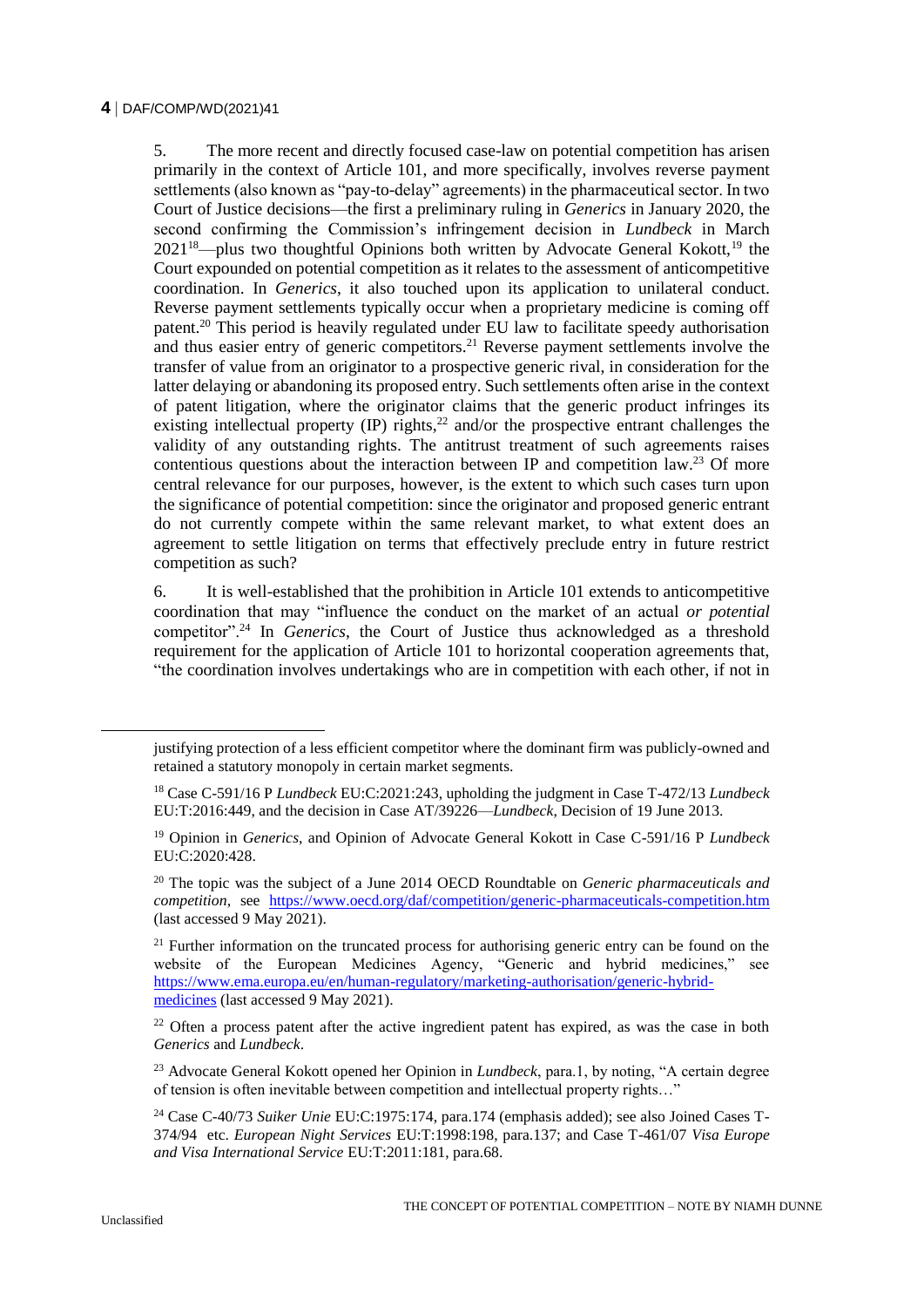reality, then at least potentially."<sup>25</sup> The basic test for whether such potential competition exists is whether an undertaking not already present in the relevant market has "real and concrete possibilities…to enter that market and compete with the undertakings established in that market.".<sup>26</sup> The Court pitched this criterion of "real and concrete possibilities" somewhere above the standard of a mere hypothetical chance, but considerably below that of a guaranteed certainty of entry:

*Such a criterion means that there can be no finding of a potential competitive relationship as an inference merely from the purely hypothetical possibility of such entry or even from the mere wish or desire of the manufacturer of generic medicines to enter the market. Conversely, there is no requirement that it must be demonstrated with certainty that that manufacturer will in fact enter the market concerned and, a fortiori, that it will be capable, thereafter, of retaining its place there.<sup>27</sup>*

7. Accordingly, simply *speculation* is insufficient; but demonstrating something akin to *actual* competition is not required.

8. The complication, of course, is how and where to draw the line between these poles. In line with its more general embrace of a context-specific, effects-attuned approach to competition assessment,<sup>28</sup> the Court of Justice in *Generics* grounded the determination of whether potential competition exists in an assessment of "the structure of the market and the economic and legal context in which it operates."<sup>29</sup> In the context of the preliminary ruling procedure, the Court in *Generics* was not empowered to rule definitively on the existence or otherwise of potential competition in the domestic action, though it confirmed the Commission's findings in this respect in *Lundbeck*. The two cases taken together nonetheless provide us with a useful checklist of factors that may inform the case-by-case determination of whether potential competition can be said to exist.

9. First, potential competition requires it to be demonstrated that the prospective rival has an "**inherent ability**" <sup>30</sup> to enter the relevant market. This has been described as "the essential factor on which categorisation as a potential competitor must be based,"<sup>31</sup> although the recent jurisprudence does not expressly endorse this claimed priority. An undertaking's ability to enter hinges on two considerations: whether the potential entrant

 $\overline{a}$ 

<sup>29</sup> *Generics*, para.39.

<sup>25</sup> *Generics*, para.32; also *Lundbeck*, para.53.

<sup>26</sup> *Generics*, para.37; endorsed in *Lundbeck*, para.55. This legal test has its origins in Case C-234/89 *Stergios Delimitis v Henninger Bräu* EU:C:1991:91, para.21, where the Court spoke of "real concrete possibilities" of new entry as the standard to assess whether a series of exclusive dealing contracts might have the effect of foreclosing competition to an appreciable extent contrary to Article 101(1).

<sup>27</sup> *Generics*, para.38

<sup>28</sup> As reflected, *inter alia*, in the judgments in *Intel*, para.139, and Case C-228/18 *Gazdasági Versenyhivatal v Budapest Bank* EU:C:2020:265, para.51.

<sup>30</sup> *Generics*, para.54; followed in *Lundbeck*, para.56.

<sup>31</sup> Opinion in *Generics*, para.59, following the approach *inter alia* in Case T-370/09 *GDF Suez* EU:T:2012:333, para.84.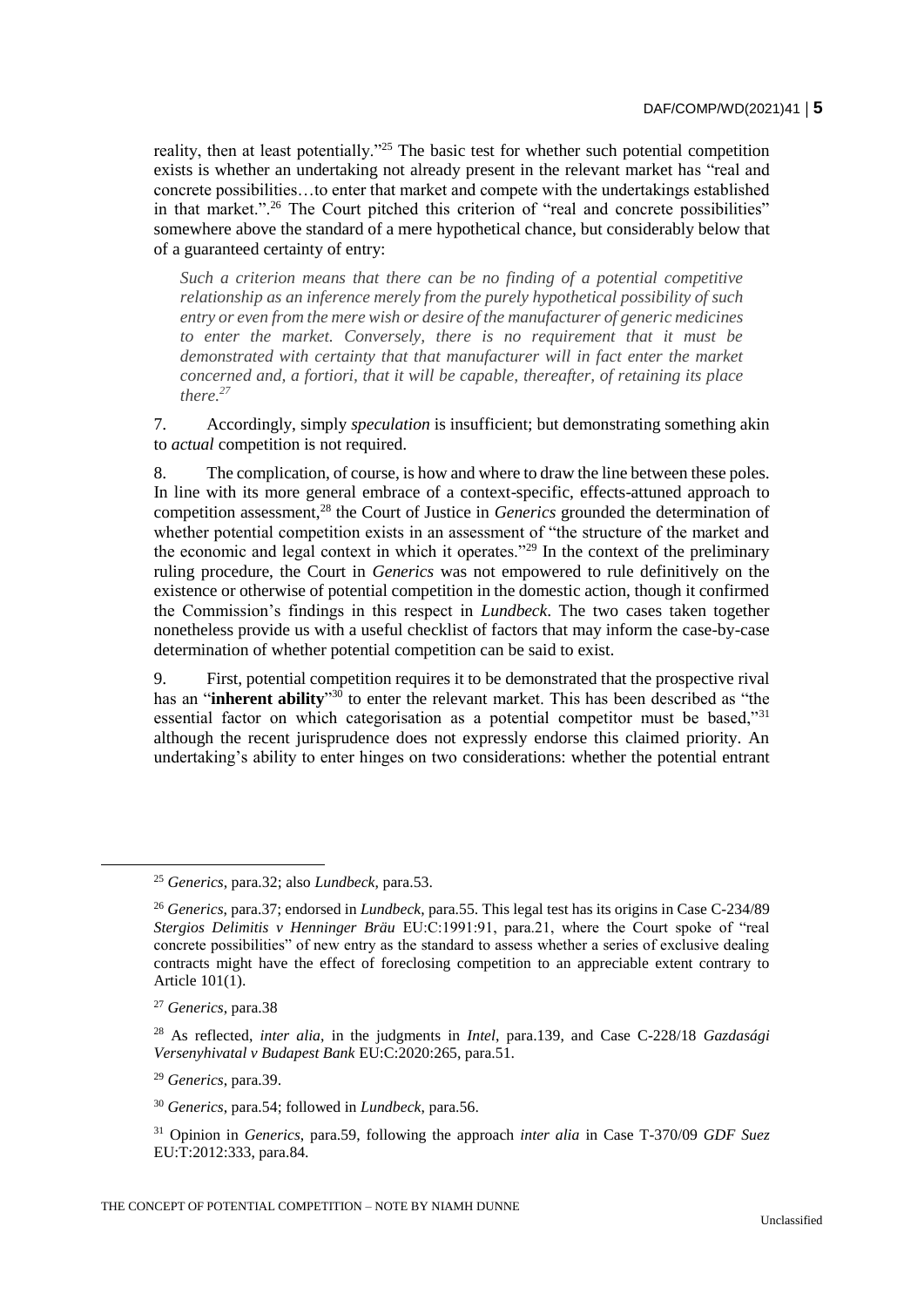would face "insurmountable" barriers to entry,<sup>32</sup> and what preparatory steps if any it has already taken in planning for its anticipated entry.<sup>33</sup>

10. The issue of barriers to entry is dealt with extensively in the literature,  $34$  and an incredibly broad range are recognised within the EU competition jurisprudence. What is pivotal here is that any relevant barrier is insurmountable in the sense of presenting an intractable obstacle to the new entry anticipated by the potential entrant: even if the stars otherwise align in terms of the would-be rival's own preparations for entry, it is simply impossible on the facts. This is a demanding threshold. In both *Generics* and *Lundbeck*, the fact that patent infringement litigation stood in the path of lawful entry—claims in respect of which, it was acknowledged, the patent-holder might ultimately prevail—was not considered to pose insurmountable barriers to entry in a sector where such litigation was commonplace and wholly consistent with "competition on the merits". In *Toshiba*, defendant undertakings located in Asia had no experience of or established markets for the sale of power transformer equipment to clients located in the EU/EEA. But this was similarly no bar to their characterisation as potential competitors of European producers participating in the same market-sharing cartel, on the basis that a mere absence of existing sales practice was hardly an insurmountable obstacle to entry.<sup>35</sup>

11. Conversely, in *E.ON/GDF Suez*, also involving a market-sharing cartel, the existence of national monopolies that prohibited free competition within each defendant's home market—a legal monopoly in France, *de facto* monopoly in Germany—was considered to have the effect of negating any potential competition between them.<sup>36</sup> Even in the absence of the outwardly blatant non-compete agreement, competition within domestic gas markets was practically impossible: meaning that the ostensible cartel merely confirmed rather than constituted the restriction of competition. Once the respective markets opened to competition, however, the defendants could be classified as potential competitors, so that the choice to continue with the market-sharing arrangement became a "by object" violation of Article  $101<sup>37</sup>$  On the other hand, the fact that the newly-liberalised German gas regime contained no express provision for granting third-party access, although presenting a barrier to entry, did not "imply that access is totally impossible".<sup>38</sup> As such potential competition could exist even in its absence.<sup>39</sup>

12. The question of preparatory steps is more personal, related to the specific efforts that have been taken by a potential rival in furtherance of its anticipated entry into the relevant market. In her Opinion in *Lundbeck*, Advocate General Kokott identified three categories of potential steps that might be taken, encompassing efforts "in administrative, judicial and commercial terms".<sup>40</sup> Administrative efforts refer, in effect, to any regulatory requirements that must be completed before a product can lawfully be brought to market.

<sup>32</sup> *Generics*, para.45.

<sup>33</sup> *Generics*, paras.43-44.

 $34$  Including, with specific reference to potential competition, the Background Paper to this Roundtable, fn.2 above.

<sup>35</sup> Case C-373/14 P *Toshiba Corporation* EU:C:2016:26, para.32.

<sup>36</sup> *GDF Suez*, paras.86-106.

<sup>37</sup> Ibid, paras.163-79.

<sup>38</sup> Ibid, para.109.

<sup>39</sup> Ibid, paras.108-11.

<sup>40</sup> Opinion in *Lundbeck*, para.78.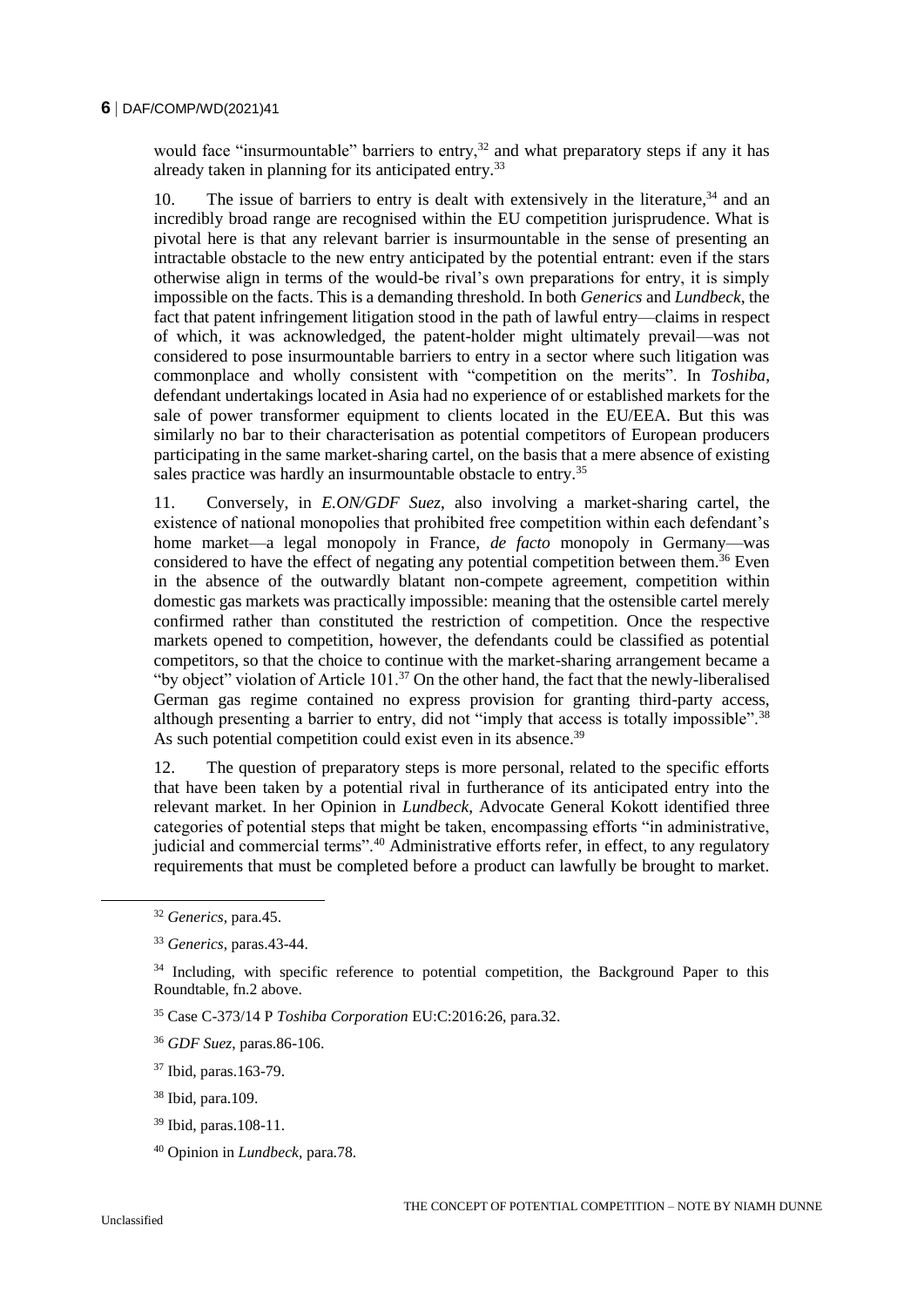In the context of generic medicines in the EU, there is a requirement of market authorisation to sell chemically identical versions of a licensed proprietary product. Other administrative efforts might include securing approval as a service-provider by a public or industry body or ensuring that a product complies with required industry standards or qualifies for a quality mark. Judicial efforts, in the specific context of the pharmaceutical sector, refer primarily to patent litigation: whether to challenge outstanding process patents, or to defend an action intended to obstruct at-risk entry. Litigation of this sort is "part of normal competition in sectors where exclusive rights to technologies exist,"<sup>41</sup> and thus can provide evidence of a potential entrant's seriousness of purpose. In other sectors, however, it would perhaps be the exception rather than the norm. Finally, commercial efforts encompass any practical steps taken by the potential entrant to prepare to bring its product to market. This could include a vast range of activities, from finding premises, to employing staff, manufacturing or acquiring stock, setting up a distribution network or planning an advertising campaign.

13. An absence of substantial barriers to entry indicates that entry is possible in principle; evidence of actual preparatory steps taken by an identified prospective rival confirms that entry is feasible in practice. The emphasis in recent case-law on individual efforts towards entry, and not merely the abstract question of the possibility of entry by any suitably situated would-be challenger, suggests that the concept of "potential competition" as currently envisaged in EU law is primarily a question of *existing* competitive constraints. Thus, potential competition in this sense is something "exerted"<sup>42</sup> by defined undertakings, rather than existing as a mere background possibility with a market. In this regard, the concept may be narrower than that utilised in the merger control context, where the definition of a potential competitor encompasses both prospective rivals that "already exert a significant constraining influence" on the other merging party *and* where there is "a significant likelihood that it would grow into an effective competitive force".<sup>43</sup>

14. Second, potential competition in the sense recognised in the *Generics* and *Lundbeck* rulings is premised upon the existence of a "**firm intention**" <sup>44</sup> on the part of the identified potential rival to enter the relevant market. Intention to enter was not afforded much attention in earlier case-law, which focused primarily on the question whether entry was practically possible.<sup>45</sup> In *Generics*, however, the Court placed demonstrable intention to enter on a par with ability to do so, again suggesting that the *legally pertinent* concept of potential competition revolves around discernible competitive constraints. Such intention is evidenced, most obviously, by preparatory steps along the lines of those discussed immediately above.<sup>46</sup> One can reasonably assume that an undertaking that has devoted significant time and resources to exploring and developing the possibility of market entry has a genuine interest in doing so—even if, as discussed further below, the likelihood of following through successfully cannot be established unconditionally. Conversely, an absence of such efforts suggests that even a declared ambition to enter remains a "mere

<sup>41</sup> Opinion in *Lundbeck*, para.127.

<sup>42</sup> According the Court in *Lundbeck*, para.85.

<sup>43</sup> European Commission, *Guidelines on the assessment of horizontal mergers under the Council Regulation on the control of concentrations between undertakings* (OJ C 31/5, 05/02/2004), para.60.

<sup>44</sup> *Generics*, para.54; followed in *Lundbeck*, para.56.

<sup>45</sup> See, e.g., *GDF Suez*, para.84.

<sup>46</sup> *Generics*, para.43-44.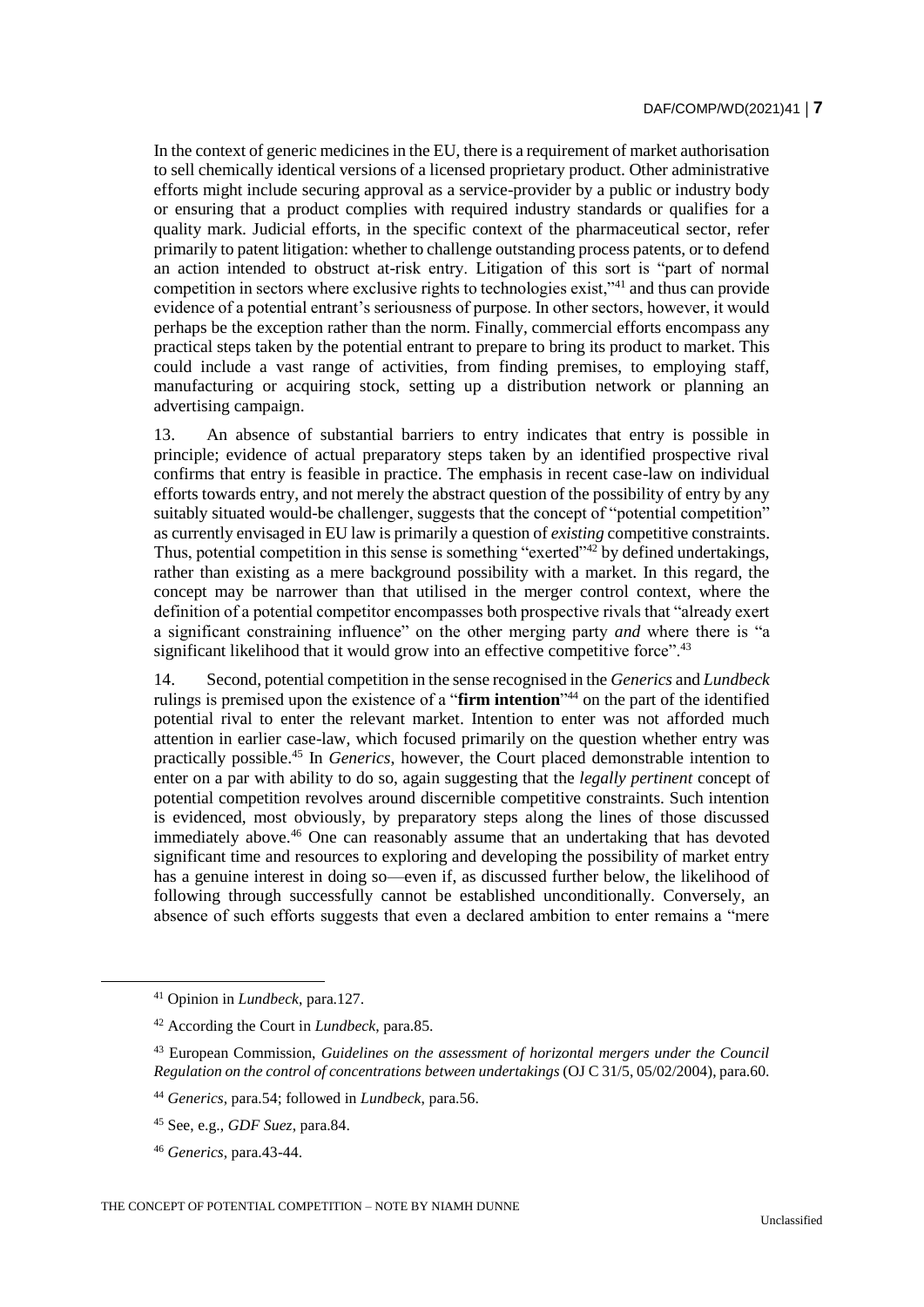hypothesis,"<sup>47</sup> thus falling below the standard of "real and concrete possibilities" required by the case-law.<sup>48</sup>

15. Unlike ability, intention to enter cannot however be construed as an *essential* component of the potential competition concept. This is clear from *Toshiba*, where the Asia-based defendants' claims that they had no interest even in attempting entry into markets in Europe provided no defence to the Commission's holding that the marketsharing cartel restricted potential competition.<sup>49</sup> Yet a focus on intention to enter makes sense at least to the extent that potential competition is understood to denote something more than a mere absence of barriers to entry into the market concerned. Notably, the Horizontal Merger Guidelines similarly list the existence of any "[e]vidence that a potential competitor has plans to enter a market in a significant way" as the most immediately relevant consideration when determining whether a merger involving a possible future rival should be classified as a horizontal merger as such.<sup>50</sup>

16. Third, the anticipated **timeframe** of new entry must be "within such a period as would impose competitive pressure"<sup>51</sup> on existing players in the relevant market. Just how short or long a period this might be is unspecified, although in her *Generics* Opinion, Advocate General Kokott argued that entry must "occur with sufficient speed to form a competitive constraint on market participants."<sup>52</sup> She clarified, however, that "that does not mean that entry must be capable of taking place immediately; it is sufficient if it can take place within a reasonable period."<sup>53</sup> The Court in *Lundbeck*, moreover, held that competitive pressure may be exerted by potential new entrants before lawful entry is possible, where prospective rivals are gearing up for entry in anticipation of market opening.<sup>54</sup>

17. The implication is that this must, ultimately, be a fact-specific determination. We can nonetheless try to understand the meaning of a "reasonable" time period by reference to guidance provided by the European Commission in other areas. In the context of its Horizontal Merger Guidelines, the Commission suggested that the likelihood of new entry into a post-merger marketplace could be considered a "sufficient competitive constraint"<sup>55</sup> only if it occurred within a "timely" fashion, defined as "normally…within two year".<sup>56</sup> Conversely, in the rather different context of its Market Definition Notice, the Commission specified that supply-side substitutability could be considered to exert a sufficient "disciplinary effect on the competitive behaviour of…companies" only where suppliers could "switch production to the relevant products and market them *in the short term* without incurring significant additional costs or risks in response to small and permanent changes

- <sup>53</sup> Ibid.
- <sup>54</sup> *Lundbeck*, para.85.
- <sup>55</sup> *Horizontal Merger Guidelines*, fn.42 above, para.68.
- <sup>56</sup> Ibid, para.74.

<sup>47</sup> *Visa Europe*, para.167.

<sup>48</sup> See fn.25 above.

<sup>49</sup> Case COMP/39.129—*Power Transformers*, Decision of 7 October 2009, paras.165-68.

<sup>50</sup> *Horizontal Merger Guidelines*, fn.42 above, para.60.

<sup>51</sup> *Generics*, para.43.

<sup>52</sup> Opinion in *Generics*, para.90.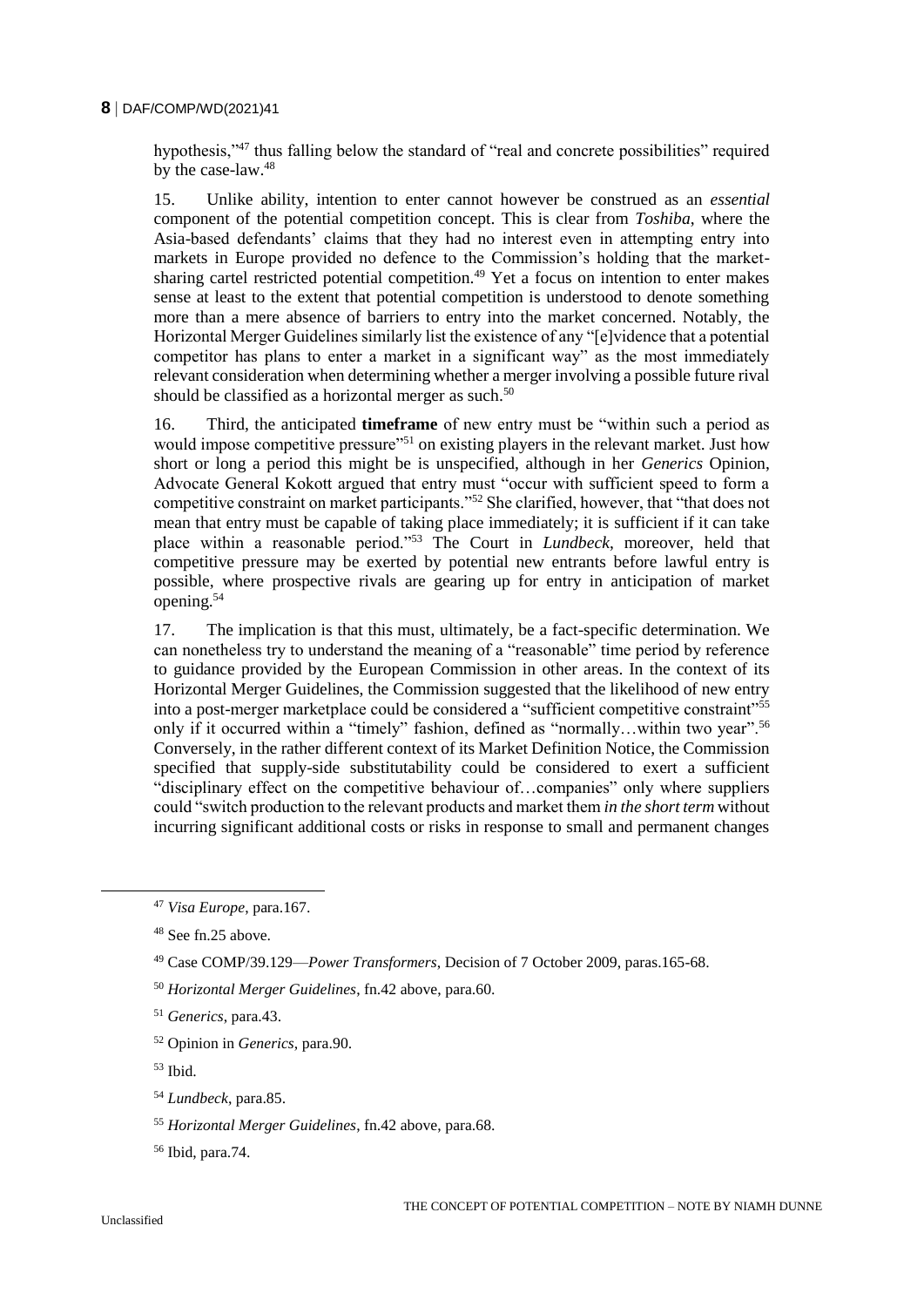in relative prices."<sup>57</sup> In *Generics*, Advocate General Kokott acknowledged that questions of potential competition and supply-side substitutability thus overlap in part. Yet they differ insofar as the latter requires, in essence, a possibility of *immediate* new entry by the prospective competitor, whereas potential competition can exist and function as a relevant competitive constraint even if it fails to materialise in the short term.<sup>58</sup>

18. Fourth, the "**perception**" <sup>59</sup> of current players in the market as to whether a competitive relationship exists with the potential entrant can be taken into account as a validating factor.<sup>60</sup> Specifically, the question is the *perceived risk* posed by the prospective new entrant to the commercial interests of the established operators.<sup>61</sup> The rationale for taking account of such an inherently subjective criterion in the context of the otherwise objective assessment under Article 101 is the extent to which even perception of risk can impact upon incumbents' competitive strategies.<sup>62</sup> Accordingly, perception of risk is assessed at the time the allegedly anticompetitive behaviour occurred.<sup>63</sup> Importantly, however, the Court stresses that subjective perception is a supporting rather than a "decisive" consideration, functioning only to *confirm* the existence of potential competition provided that this finding is supported by other factors as outlined above.<sup>64</sup>

19. *Lundbeck* suggests that any contemporaneous documentary evidence may be relevant to establish the parties' subjective perception of the competition dynamics in the market concerned.<sup>65</sup> Yet the strongest available evidence on the facts of both *Generics*<sup>66</sup> and *Lundbeck*, <sup>67</sup> and indeed in the earlier case of *Toshiba*, <sup>68</sup> was the very existence of the allegedly restrictive agreements. A potential criticism here is the circular nature of this approach: the fact of concluding the agreement serves to confirm the presence of potential competition, which in turn justifies the classification of the arrangement itself as *anti*competitive in character. Yet as a matter of common sense, it is hard to deny the instinctive and pragmatic appeal of this argument. While competition law should avoid the dangers of "there's no smoke without fire"-style reasoning, it is undeniable that the fact of concluding an agreement intended precisely to keep a claimed would-be competitor out of the market tends to suggest that that undertaking is viewed as at least a potential competitive threat by the counterparty.

20. The complication in the pharmaceutical cases is the background context of patent litigation, and the acknowledged entitlement of rights-holders to settle on mutually advantageous terms should they choose to do so. The recent case-law addresses this

- <sup>61</sup> *Generics*, para.57, and Opinion in *Lundbeck*, para.79.
- <sup>62</sup> *Generics*, para.57.

 $\overline{a}$ 

- <sup>63</sup> Opinion in *Lundbeck*, para.86.
- <sup>64</sup> *Lundbeck*, para.74.
- <sup>65</sup> Opinion in *Lundbeck*, para.86.
- <sup>66</sup> *Generics*, para.55.
- <sup>67</sup> *Lundbeck*, para.78.
- <sup>68</sup> *Toshiba*, para.33.

<sup>57</sup> *Commission Notice on the definition of relevant market for the purposes of Community competition law* (OJ C 372/5, 9.12.1997), para.20 (emphasis added).

<sup>58</sup> Opinion in *Generics*, para.234.

<sup>59</sup> *Generics*, para.42, endorsing the approach of AG Kokott in her Opinion in *Generics*, para.60.

<sup>60</sup> *Generics*, para.54; Lundbeck, para.76.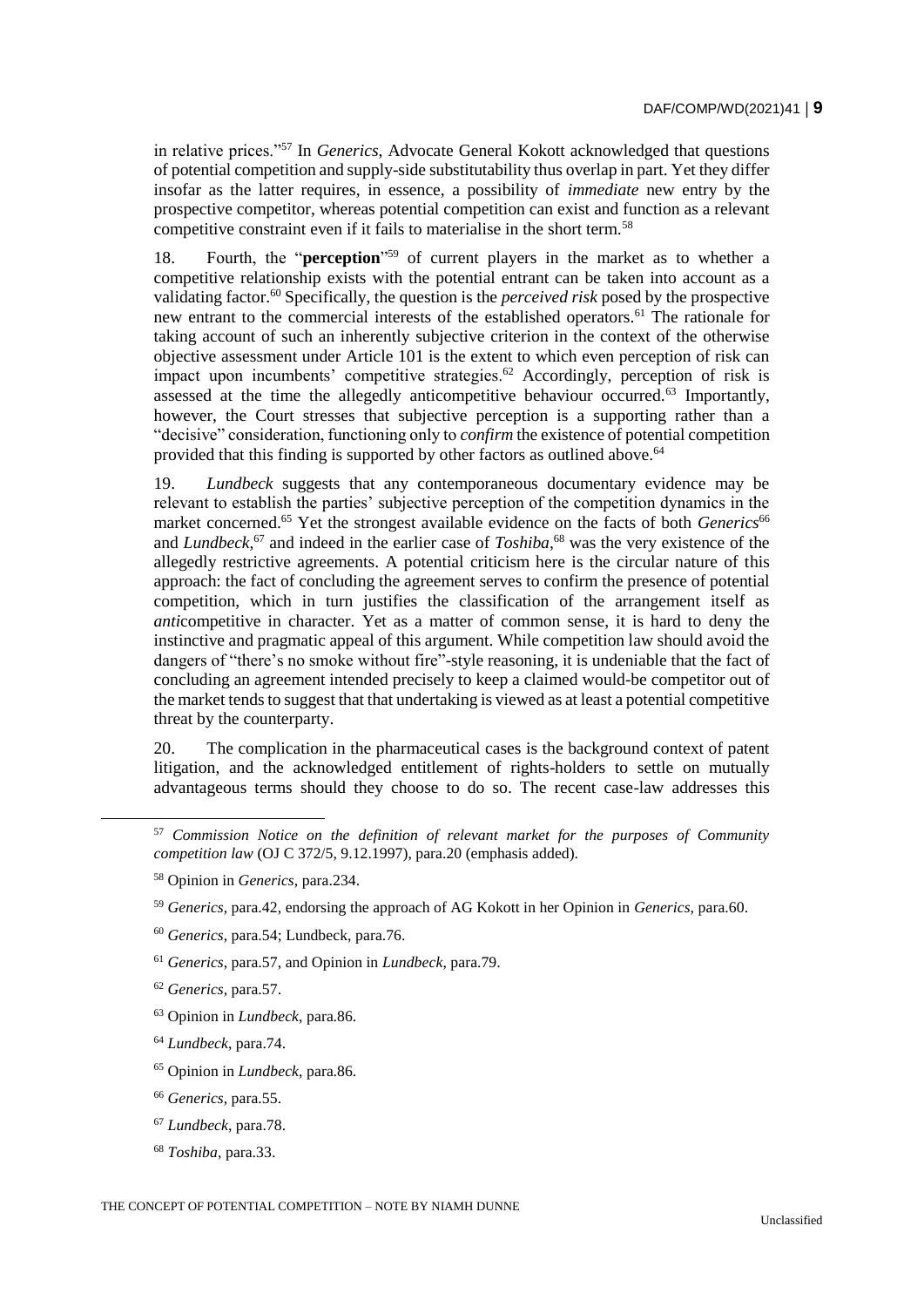problem by scrutinising any transfer of value by the patent-holder to its claimed potential competitor, to determine whether there is an "explanation other than the commercial interest of the parties to that agreement not to engage in competition on the merits."<sup>69</sup> Accordingly, the mere fact of entering into a reverse payment settlement is not evidence in itself of a restriction of potential competition; but unduly generous terms can raise a legitimate suspicion that the rights-holder is paying off its anticipated future rival.

21. Finally, the case-law highlights the fact of continuing **uncertainty about entry** as the key distinction between actual and potential competition. The defendants in *Generics* and *Lundbeck* each argued that, because underlying patent litigation had not reached a final determination on the merits and might instead conclude that prospective generic competitors could not enter the relevant markets legally, this should function as a bar to any finding of potential competition. In both cases the suggestion was rejected, however, with the Court holding that the continuing existence of some uncertainty as to how competition might play out in the relevant markets in future did not negate the prospective generic entrants' status as potential competitors.<sup>70</sup>

22. This linked, in part, to the nature of competition in pharmaceutical markets, where patent litigation and at-risk entry are common features. Yet the more universally relevant justification was a recognition of the distinction between actual and potential competition.<sup>71</sup> Requiring the same certainty to establish potential competition—an inherently prospective, contingent concept—as to establish actual competition would absorb the former into the latter concept: making any demonstration of potential competition dependent upon showing that it definitely would materialise, and perhaps even that it already had done so. This would place an unduly heavy evidentiary burden on enforcers in many instances; in situations like *Generics* and *Lundbeck*, where the suspect behaviour was designed precisely to prevent potential competition from materialising, it might even prove impossible in practice. As contemporary competition enforcement moves away from a paralysing preoccupation with Type I errors, the greater flexibility implicit in the potential competition concept may provide a useful avenue along which to develop a more forward-looking dynamic approach to assessment.

23. Relatedly, the Court in *Lundbeck* clarified that the question whether an undertaking was a potential competitor was judged by reference to the circumstances and state of knowledge that existed at the time when the alleged anticompetitive conduct occurred.<sup>72</sup> Any *subsequent* events that might make it less likely that putative potential competition would crystalise into actual competition in future—in *Lundbeck*, these were patent rulings in the originator's favour—were irrelevant, insofar as such developments were "not capable of having influenced [the defendants'] conduct on the market and, therefore, of shedding light on the existence of a competitive relationship between the undertakings concerned at the time".<sup>73</sup> The issue, accordingly, is whether the defendants are motivated to act in a manner calculated to restrict foreseeable future competition, even if it is not entirely certain that such efforts are needed to secure the benefits of a quiet life. In this regard, the approach to potential competition under Article 101 again aligns with the evolving legal standard for abuse of dominance under Article 102. This, as noted, turns on the capability of unilateral

 $\overline{a}$ 

<sup>69</sup> *Generics*, para.90; followed in *Lundbeck*, para.114-15.

<sup>70</sup> *Generics*, paras.51 & 100; *Lundbeck*, para.63.

<sup>71</sup> *Lundbeck*, para.63.

<sup>72</sup> *Lundbeck*, para.68.

<sup>73</sup> *Lundbeck*, para.69. See also the useful discussion of the Advocate General of this point in her Opinion in *Lundbeck*, paras.82-92.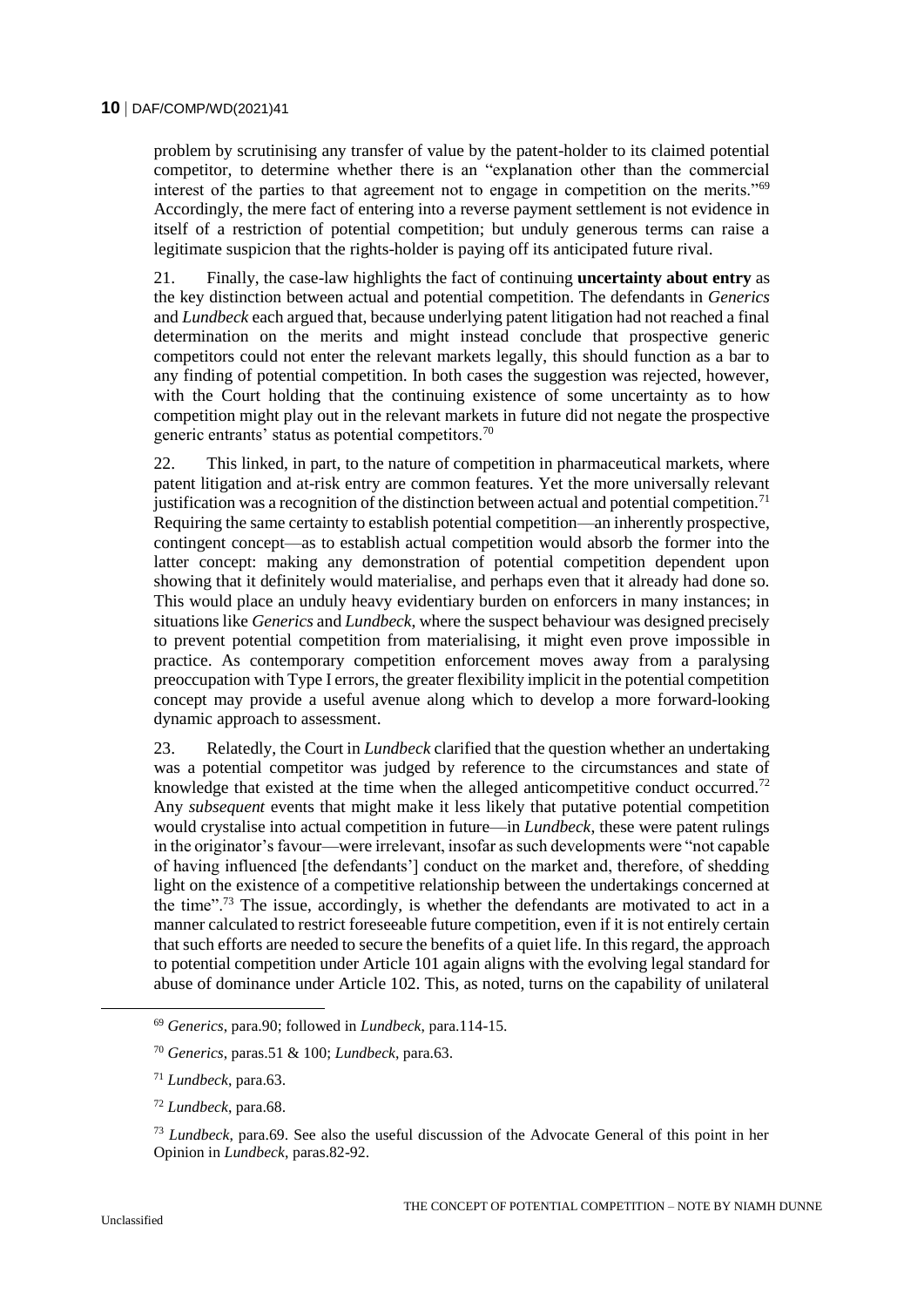practices to foreclose efficient competition<sup>74</sup>—which may be quite different from the question whether those practices do so in fact.<sup>75</sup>

24. Lastly, it is worth considering the likely and conceivable breadth of the potential competition concept as it develops going forward. *Generics*, *Lundbeck* and indeed *Toshiba* beforehand all involved agreements which had the putative potential competitor as an identified counterparty. In the three cases, moreover, the undertakings concerned were clearly capable of operating in the product markets concerned, even if they did not yet compete within the specific relevant market at the time the suspect agreements were concluded. As such these entities were obvious candidates for potential competitor status; instead, the disagreement in the cases was whether the claimed potential competition could and would crystalise into actual competition in the absence of the agreements at issue. In *Generics*, the Court confirmed that this logic extends to abusive unilateral conduct by dominant undertakings, where efforts to exclude potential competitors involve "practices that fall outside the scope of competition on the merits, $\dot{m}$  including pay-to-delay agreements with would-be new entrants.<sup>77</sup>

25. A less clear-cut question is the extent to which harm to potential competition is cognisable under Articles 101 and 102 in circumstances where the potential competitor is not directly involved in these "non-normal" methods of competition. As noted, the legal test established in *Generics* and endorsed in *Lundbeck* is premised upon showing that the potential competitor "has in fact a firm intention and an inherent ability to entry the market".<sup>78</sup> This suggests that not only must any claimed potential competitor be identifiable, but also it must be possible to probe their attributes and motivation. Yet the test articulated in *Generics* was pitched to the specific context of reverse payment settlements in the pharmaceutical sector, which is precisely the context in which it was adopted and applied in *Lundbeck*. It remains perfectly possible that a rather looser test might be applied in circumstances where, for instance, the defendants collude to exclude potential competition from third parties, or where wholly unilateral dominant conduct has a negative impact on potential competitors. Indeed, as suggested above, the latter is arguably already accommodated within the AEC test.

26. It is noteworthy, therefore, that the "real and concrete possibilities" standard is an off-shoot of the more generally-applicable "by effects" assessment standard for Article 101(1) developed in *Delimitis*. <sup>79</sup> This provides a valuable reminder that, ultimately, the protection of potential competition is merely an aspect of EU competition law's broader

 $74$  See fn.11 above.

<sup>75</sup> A criticism levelled at the Grand Chamber judgment in *Intel* (albeit by a former counsel for the defendant!) is that the legal test was framed entirely in terms of *likely* anticompetitive effects, in circumstances where the claimed breach was terminated more than four years before the infringement decision, and more than a decade before the case reached the higher EU court: see James Venit, "The judgment of the European Court of Justice in Intel v Commission: a procedural answer to a substantive question?" 13 *European Competition Journal* 172 (2017), 195-96. The explanation, perhaps, is that a defendant should not be absolved of liability for inherently risky behaviour from a consumer welfare perspective even if their anticompetitive efforts failed to reach fruition.

<sup>76</sup> *Generics*, para.152.

<sup>77</sup> *Generics*, paras.156-57.

<sup>78</sup> *Generics*, para.58; followed in *Lundbeck*, para.56.

<sup>79</sup> See fn.25 above.